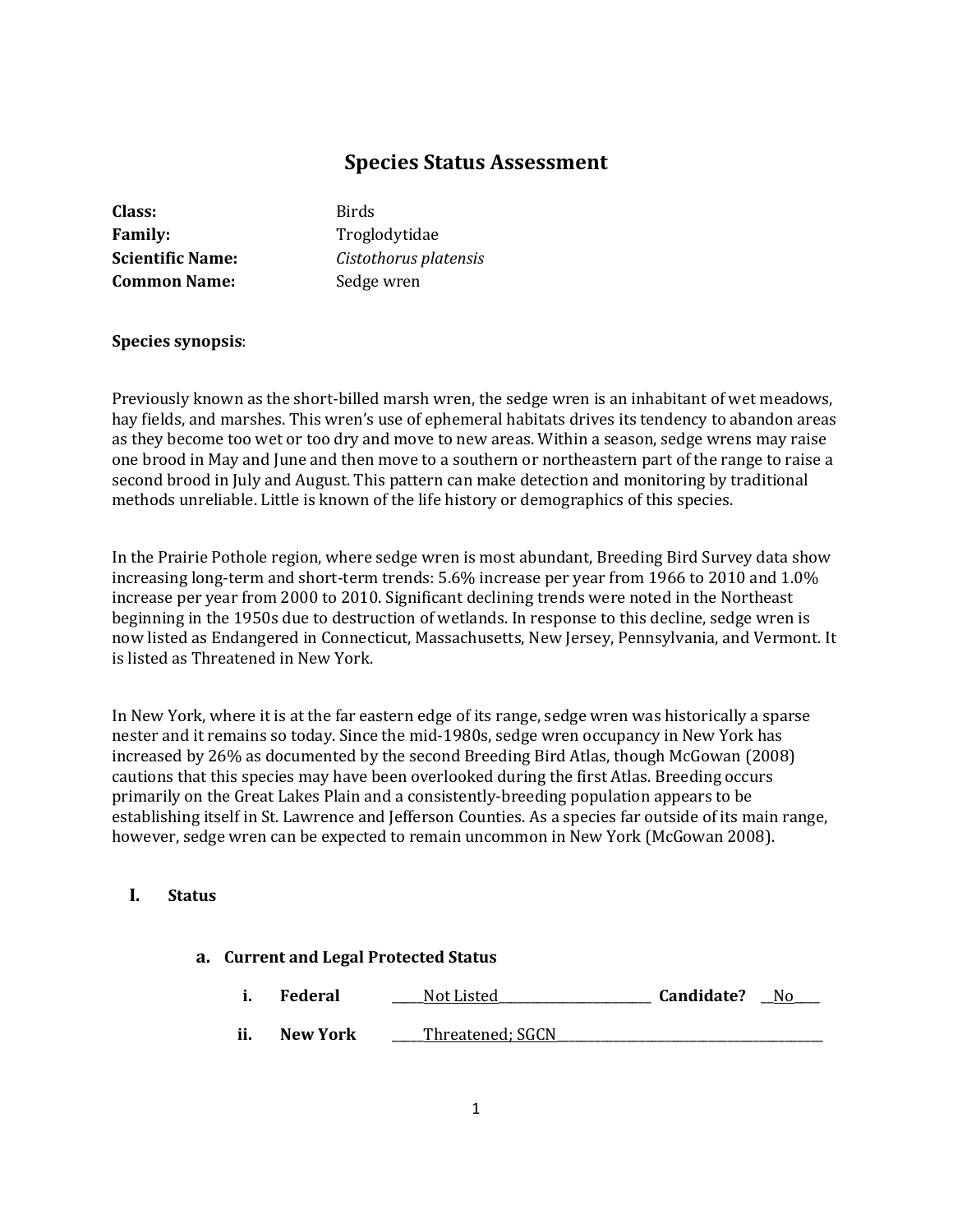# **b. Natural Heritage Program Rank**

- **i. Global**  $\qquad \qquad$  **G5**
- **ii. New York** \_\_\_\_\_S3B\_\_\_\_\_\_\_\_\_\_\_\_\_\_\_\_\_\_\_\_\_ **Tracked by NYNHP?** \_\_Yes\_\_\_

# **Other Rank:**

USFWS – Birds of Concern Partners in Flight – Regional Concern Species of Northeast Regional Conservation Concern (Therres 1999) IUCN Red List Category: LC - Least concern

### **Status Discussion:**

Sedge wren is a rare to uncommon local breeder and migrant in New York. Sedge wren is ranked as Critically Imperiled in every northeastern state except New York, where it is ranked as Vulnerable. It is ranked as Apparently Secure in Ontario and as Imperiled in Quebec.

# **II. Abundance and Distribution Trends**

## **a. North America**

| <i>i.</i> Abundance                              |            |                  |
|--------------------------------------------------|------------|------------------|
| $\frac{1}{2}$ declining $\frac{X}{X}$ increasing | ____stable | unknown          |
| Distribution:<br>ii.                             |            |                  |
| ____ declining _____increasing                   | stable     | <u>X</u> unknown |
|                                                  |            |                  |
| Time frame considered: 2000-2010                 |            |                  |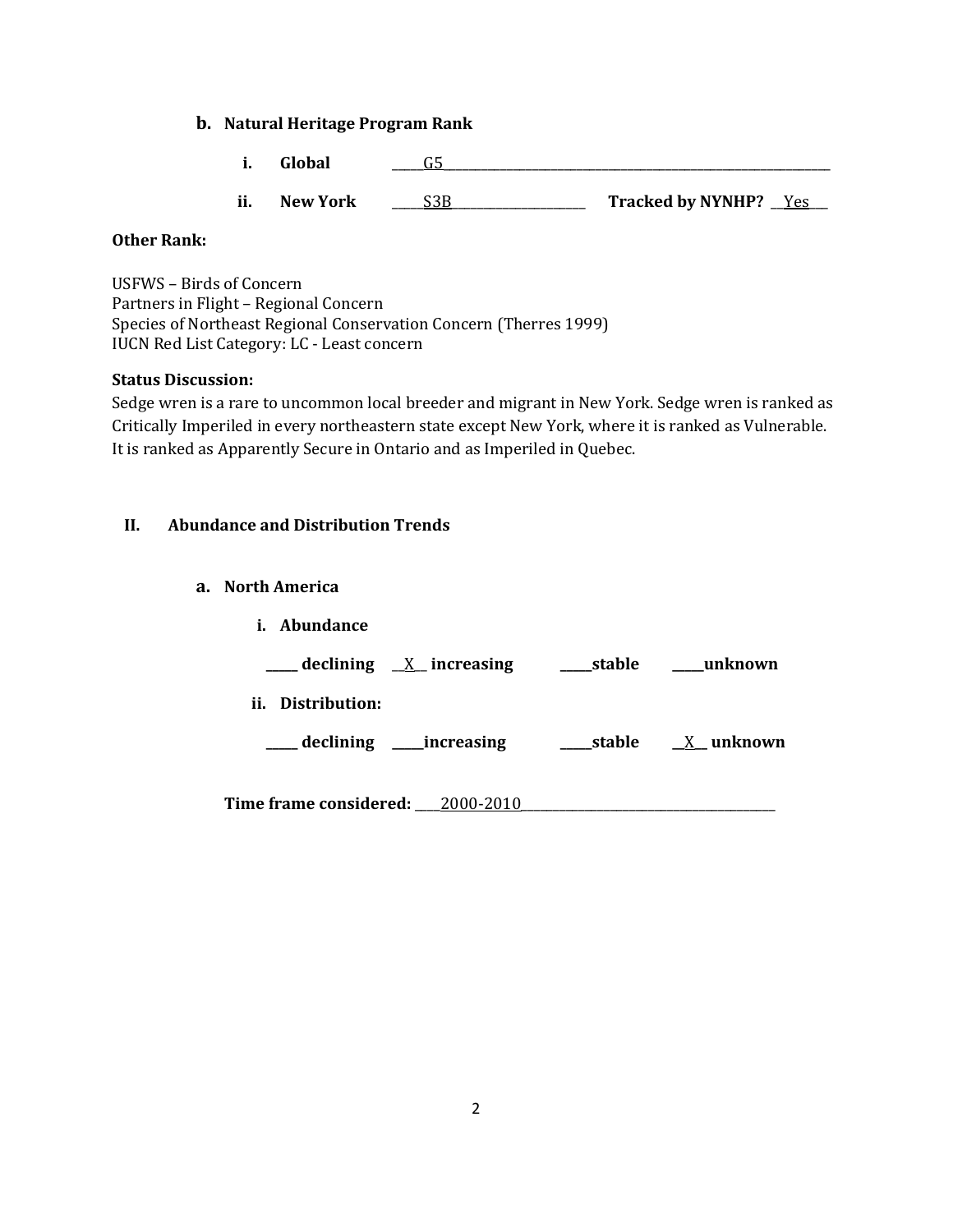- **b. Regional** 
	- **i. Abundance**

|    | declining increasing                         |             | X stable   unknown     |
|----|----------------------------------------------|-------------|------------------------|
|    | ii. Distribution:                            |             |                        |
|    | ____ declining ____increasing                |             | X stable _____ unknown |
|    | <b>Regional Unit Considered:</b> Eastern BBS |             |                        |
|    | Time Frame Considered: 2000-2010             |             |                        |
| c. | <b>Adjacent States and Provinces</b>         |             |                        |
|    | <b>CONNECTICUT</b>                           | Not Present | No data                |

| i. Abundance                                                        |  |  |
|---------------------------------------------------------------------|--|--|
| ___ declining ____increasing ______stable ___ X__unknown            |  |  |
| ii. Distribution:                                                   |  |  |
| ___ declining ____increasing ______stable ___ X__unknown            |  |  |
| Time frame considered: Rare and sporadic since 1960s                |  |  |
|                                                                     |  |  |
|                                                                     |  |  |
|                                                                     |  |  |
|                                                                     |  |  |
| i. Abundance                                                        |  |  |
|                                                                     |  |  |
| ii. Distribution:                                                   |  |  |
| <u>___</u> declining <u>X</u> _ increasing ____ stable ____ unknown |  |  |
| Time frame considered: 10 breeding season occurrences since 1980    |  |  |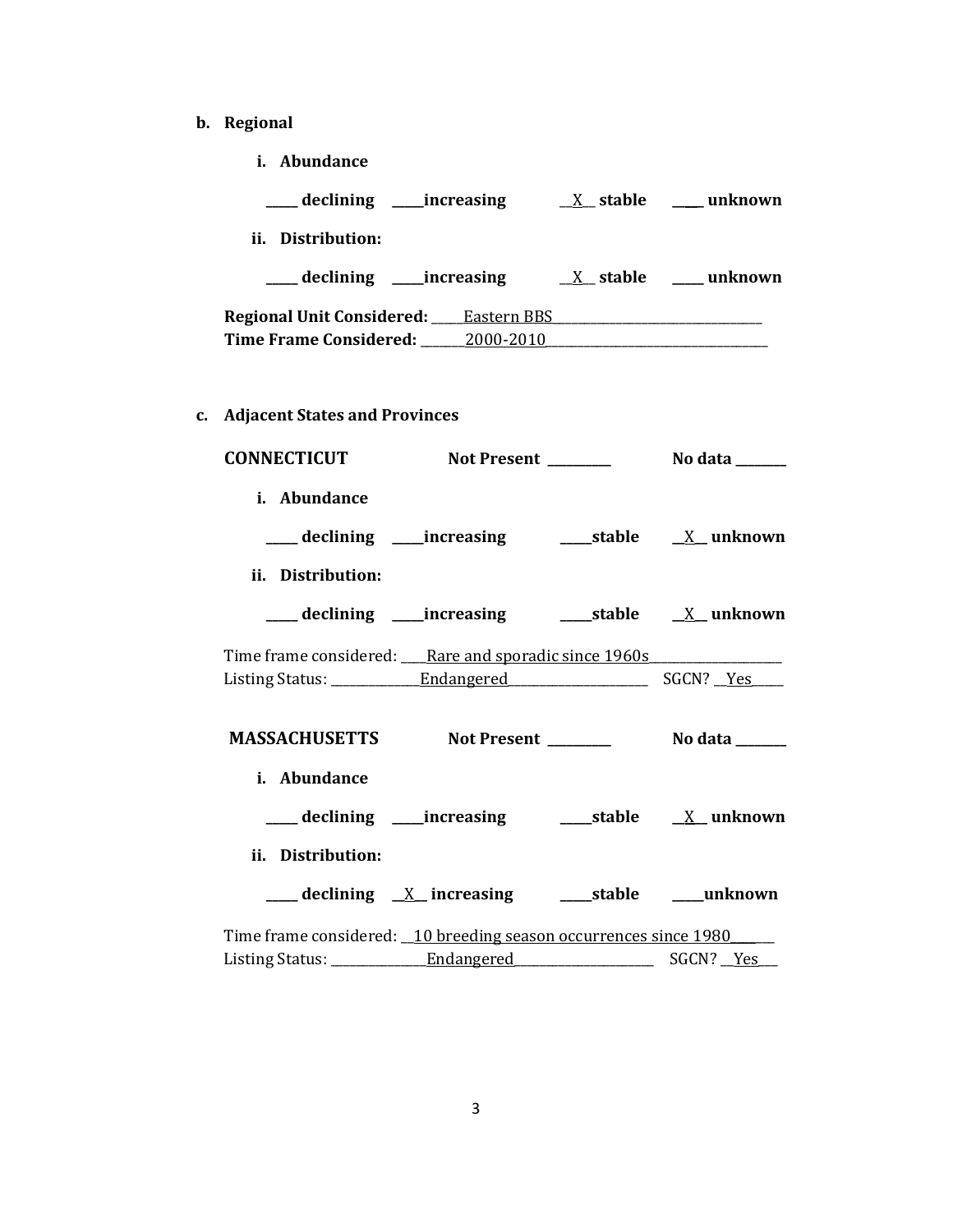| NEW JERSEY                                       |                                                                                             |           |
|--------------------------------------------------|---------------------------------------------------------------------------------------------|-----------|
| i. Abundance                                     |                                                                                             |           |
|                                                  |                                                                                             |           |
| ii. Distribution:                                |                                                                                             |           |
|                                                  |                                                                                             |           |
| Time frame considered: <u>very rare breeder"</u> |                                                                                             |           |
|                                                  |                                                                                             |           |
| <b>ONTARIO</b>                                   |                                                                                             |           |
| i. Abundance                                     |                                                                                             |           |
|                                                  | $\frac{X}{Y}$ declining $\frac{X}{Y}$ increasing $\frac{X}{Y}$ stable $\frac{X}{Y}$ unknown |           |
| ii. Distribution:                                |                                                                                             |           |
|                                                  | ___ declining <u>X</u> increasing ____ stable ___ unknown                                   |           |
| Time frame considered: 1981-85 to 2001-05        |                                                                                             |           |
|                                                  |                                                                                             |           |
| PENNSYLVANIA Not Present ________ No data ______ |                                                                                             |           |
| i. Abundance                                     |                                                                                             |           |
|                                                  |                                                                                             |           |
| ii. Distribution:                                |                                                                                             |           |
|                                                  | $\underline{X}$ declining ____increasing ___________stable _____unknown                     |           |
|                                                  |                                                                                             |           |
|                                                  |                                                                                             | SGCN? Yes |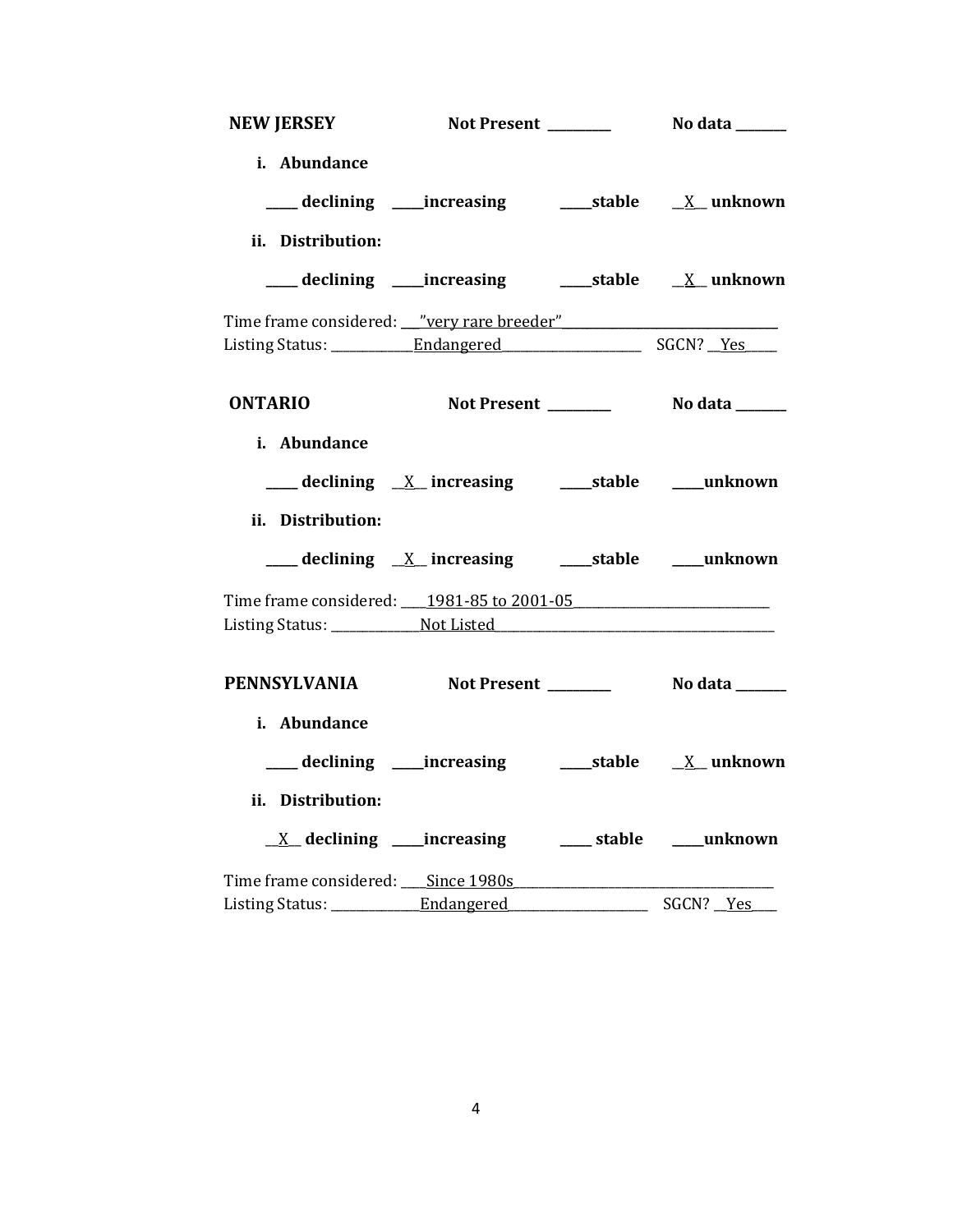| <b>QUEBEC</b>                                                    |                                                            |                                     |
|------------------------------------------------------------------|------------------------------------------------------------|-------------------------------------|
| i. Abundance<br>ii. Distribution:                                | <u>X</u> declining ____increasing ______stable ____unknown |                                     |
|                                                                  |                                                            |                                     |
| Time frame considered: 1984-89 to 2012                           |                                                            |                                     |
|                                                                  |                                                            |                                     |
| <b>VERMONT</b>                                                   |                                                            |                                     |
| i. Abundance<br>ii. Distribution:                                |                                                            |                                     |
|                                                                  |                                                            |                                     |
| Time frame considered: 1976-81 to 2003-07                        |                                                            |                                     |
| d. NEW YORK                                                      |                                                            | No data ______                      |
| i. Abundance<br>___ declining __ increasing<br>ii. Distribution: |                                                            | _____stable ____ <u>X__</u> unknown |
|                                                                  | declining ___ increasing ___ X_stable ____unknown          |                                     |
| Time frame considered: 1980-85 to 2000-05                        |                                                            |                                     |

# **Monitoring in New York.**

New York's Landowner Incentive Program (LIP) monitors grassland birds at eight Grassland Focus Areas in the state. Sedge wren is one of the focal species in point counts that are conducted annually.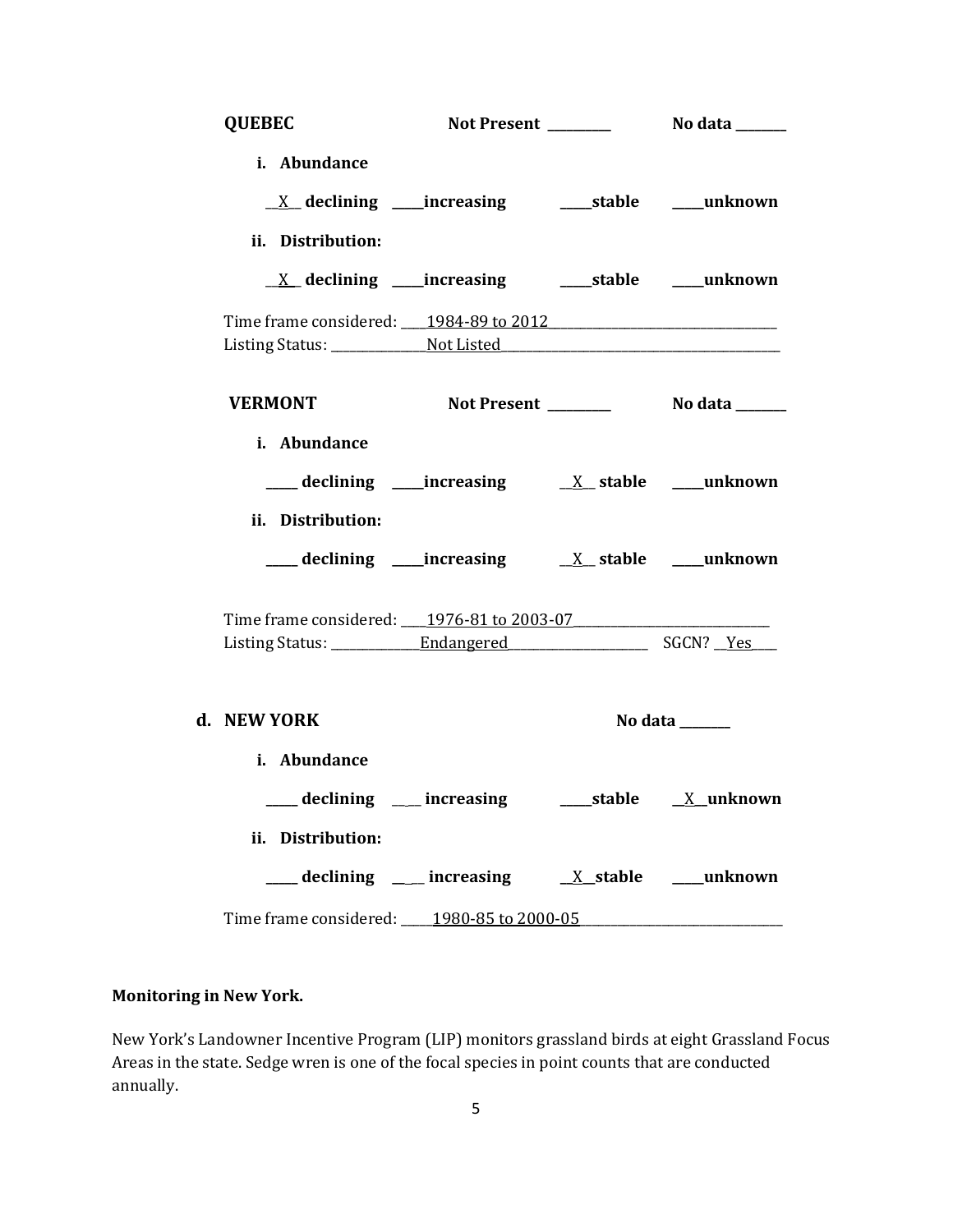#### **Trends Discussion:**

Breeding Bird Survey data for North America show a non-significant increasing trend of 1.8% per year for 1966-2010 and 0.9% per year for 2000-2010. Trends in the Prairie Pothole region, where sedge wrens are most abundant, are increasing by 5.6% per year for 1966-2010 and by 1.0% per year for 2000-2010. BBS data in New York and the Northeast are too sparse for meaningful analysis.

Since the 1950s, Christmas bird counts and Breeding Bird Survey data have revealed alarming declines of sedge wren in the Northeast, the result of filling and dredging of wetland habitats, and the spread of invasive *Phragmites*.



**Figure 1**. Range of the sedge wren in North America (Birds of North America Online 2013).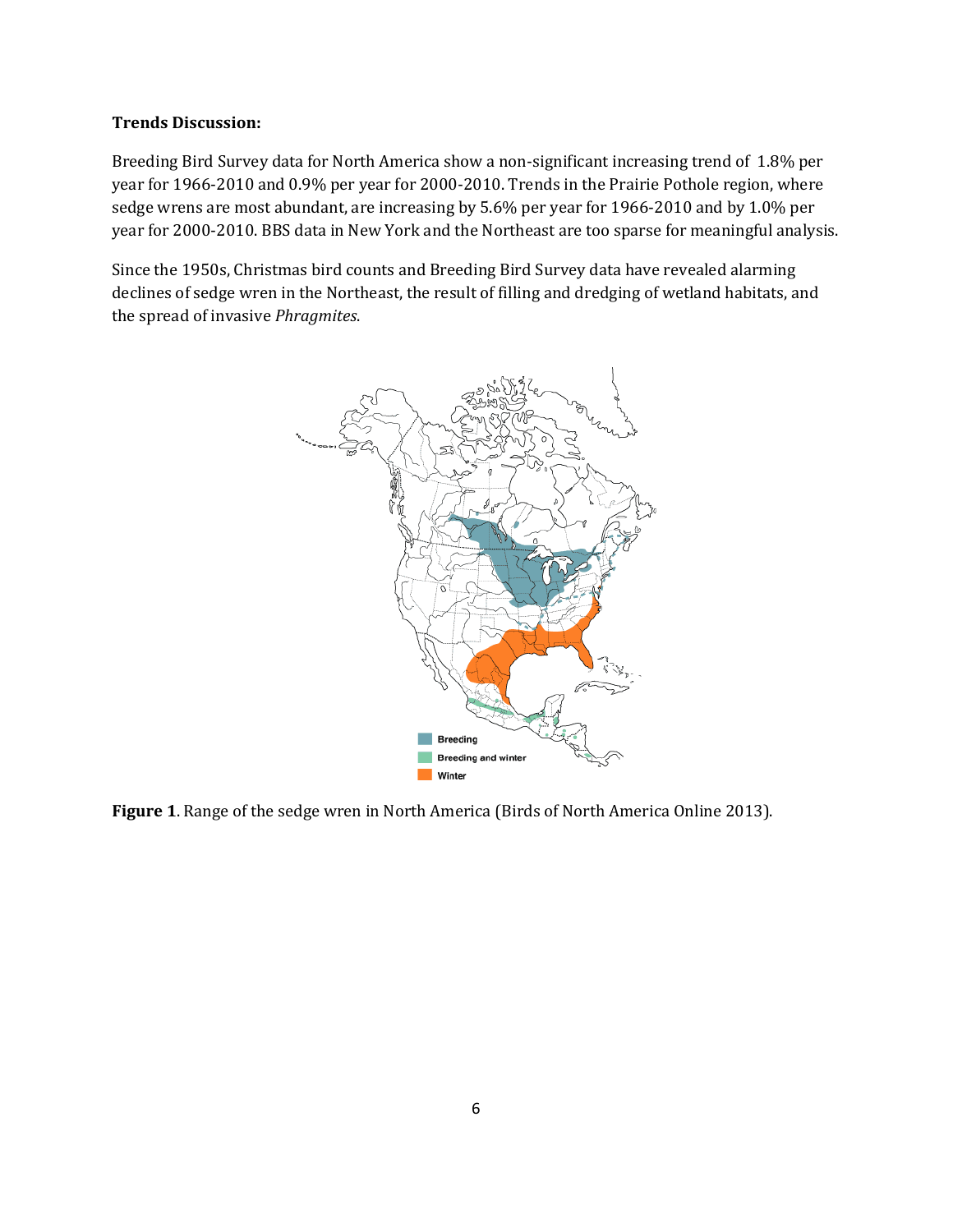

**Figure 2.** Sedge wren occurrence in New York State during the second Breeding Bird Atlas (McGowan and Corwin 2008).



**Figure 3**. Change in sedge wren occurrence in New York State between the first Breeding Bird Atlas and the second Breeding Bird Atlas (McGowan and Corwin 2008).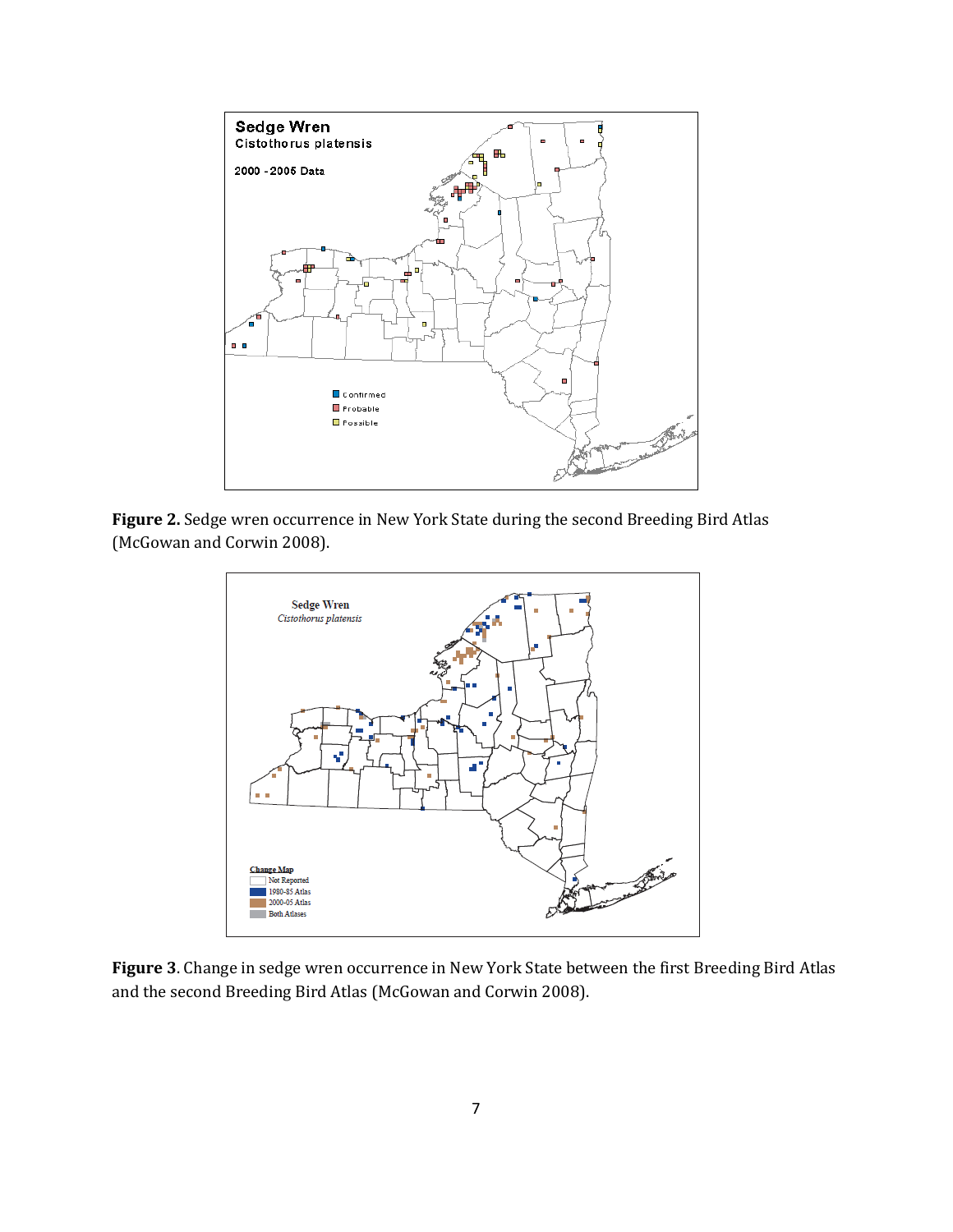

**Figure 4**. Conservation status of the sedge wren in North America (NatureServe 2012).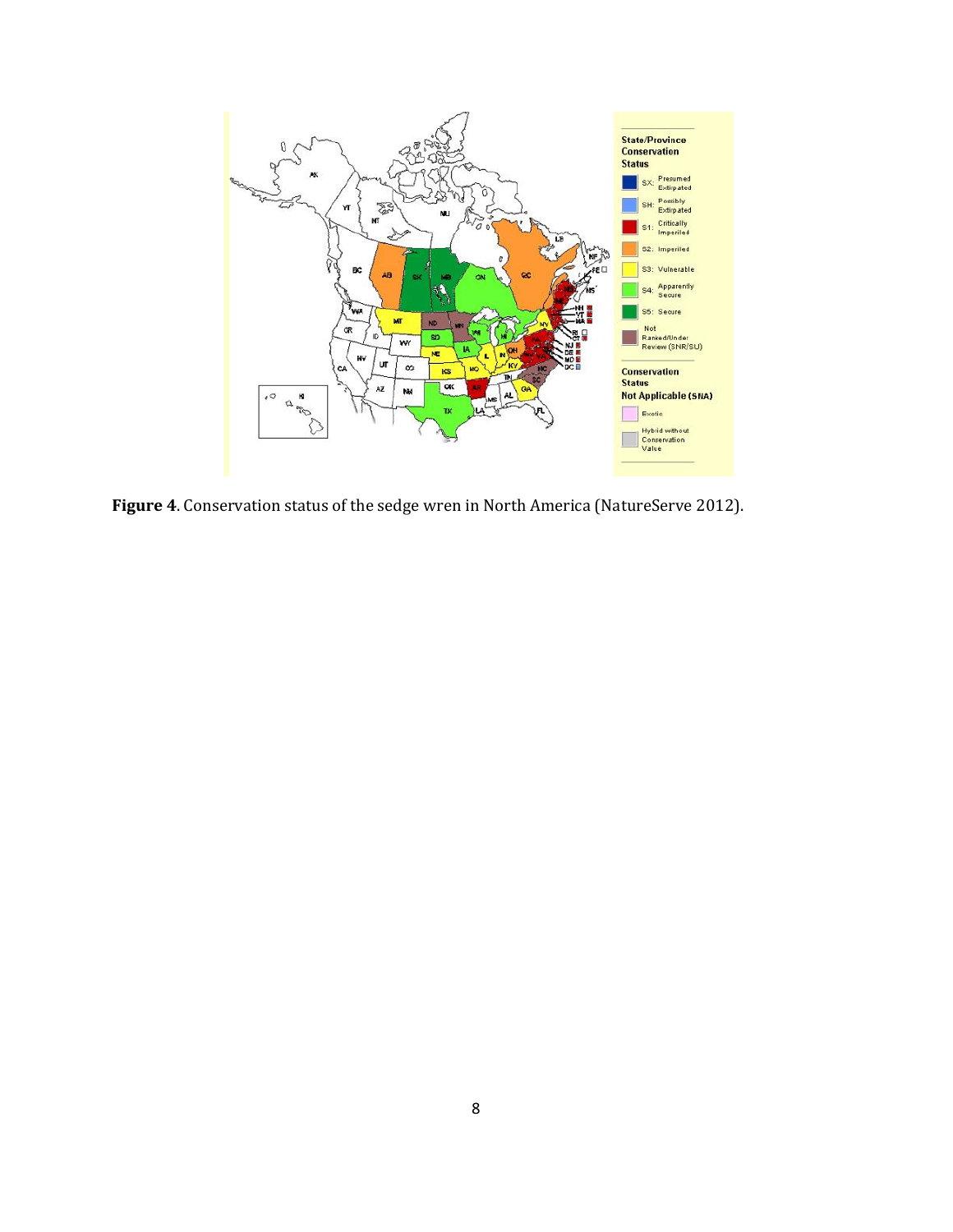# **III. New York Rarity, if known:**

| <b>Historic</b> | # of Animals | # of Locations | % of State |
|-----------------|--------------|----------------|------------|
| prior to 1970   |              |                |            |
| prior to 1980   |              |                |            |
| prior to 1990   |              | 57 blocks      |            |

## **Details of historic occurrence:**

The first Breeding Bird Atlas (1980-85) documented occupancy in 57 survey blocks statewide (1%).

| Current | # of Animals | # of Locations | % of State |
|---------|--------------|----------------|------------|
|         | _________    | 72 blocks      | 10/ $\sim$ |

# **Details of current occurrence:**

The second Breeding Bird Atlas (2000-05) documented occupancy in 72 survey blocks statewide (1%), an increase of 26%.

# **New York's Contribution to Species North American Range:**

| % of NA Range in New York | <b>Classification of New York Range</b> |
|---------------------------|-----------------------------------------|
| $X = 0.5\%$               | Core                                    |
| $6 - 10\%$                | $X$ Peripheral                          |
| $\_11 - 25\%$             | ___ Disjunct                            |
| $26 - 50\%$               | Distance to core population:            |
| $>50\%$                   |                                         |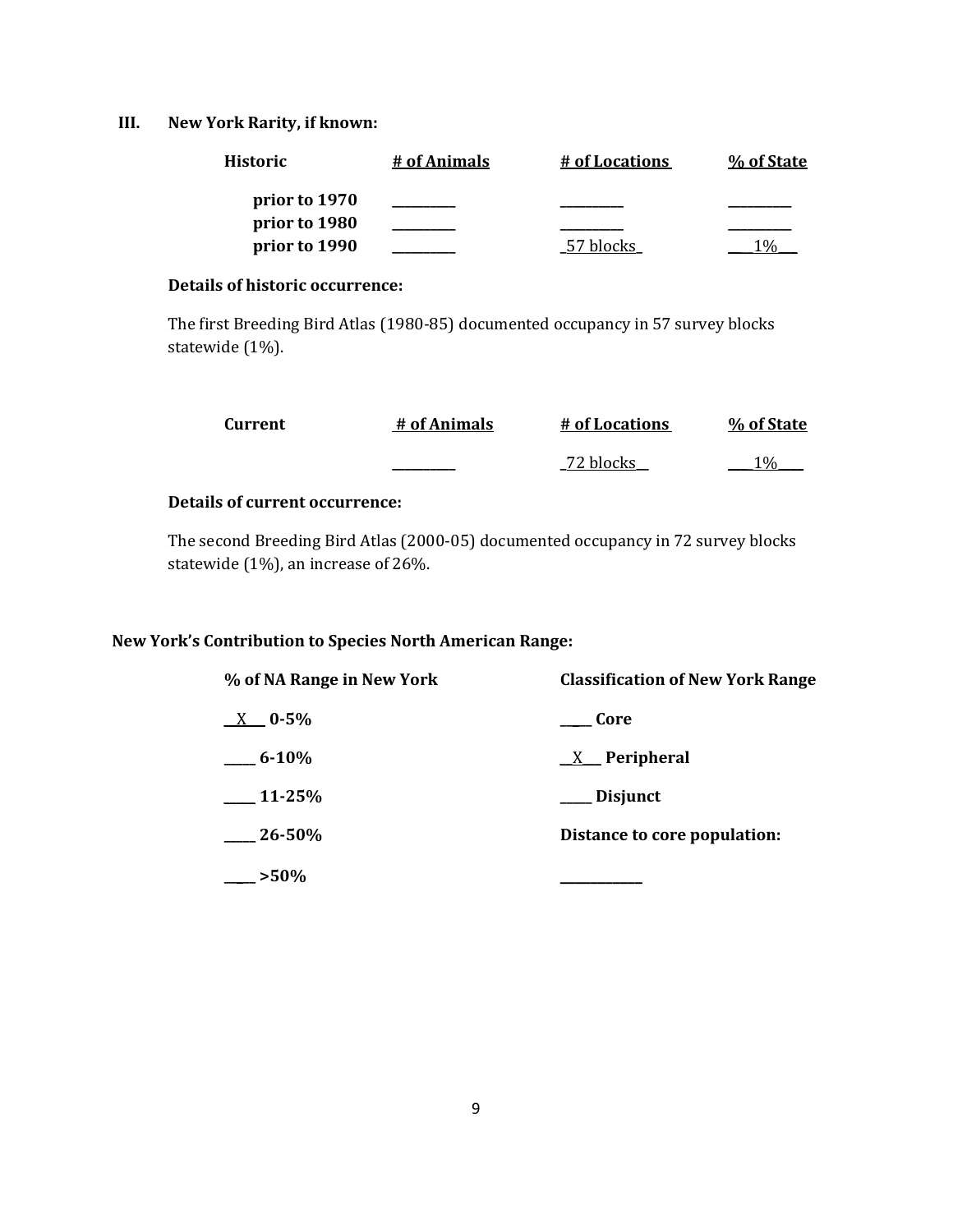# **IV. Primary Habitat or Community Type:**

- 1. Old Field Managed Grasslands
- 2. Wet meadow/Shrub Swamp
- 3. Pasture/Hay
- 4. Open Alkaline Peatlands
- 5. Open Acidic Peatlands

# **Habitat or Community Type Trend in New York:**

| <u>X</u> Declining<br><b>Stable</b>                     | __Increasing    | ___Unknown |
|---------------------------------------------------------|-----------------|------------|
| <b>Time frame of decline/increase:</b> Since late 1800s |                 |            |
| <b>Habitat Specialist?</b>                              | $X$ Yes         | No         |
| <b>Indicator Species?</b>                               | <b>Paragona</b> | X No       |

### **Habitat Discussion:**

Sedge wrens breed in a variety of wetlands with dense tall sedges and grasses, avoiding areas with standing water and cattails. Such areas include wet meadows, hayfields, marshes, upland edges of ponds, and sphagnum bogs. In the Northeast where breeding occurs later in the summer than in the Prairie Pothole region, sedge wrens use permanently wet marshes with tussocks (Bagg and Eliot 1937).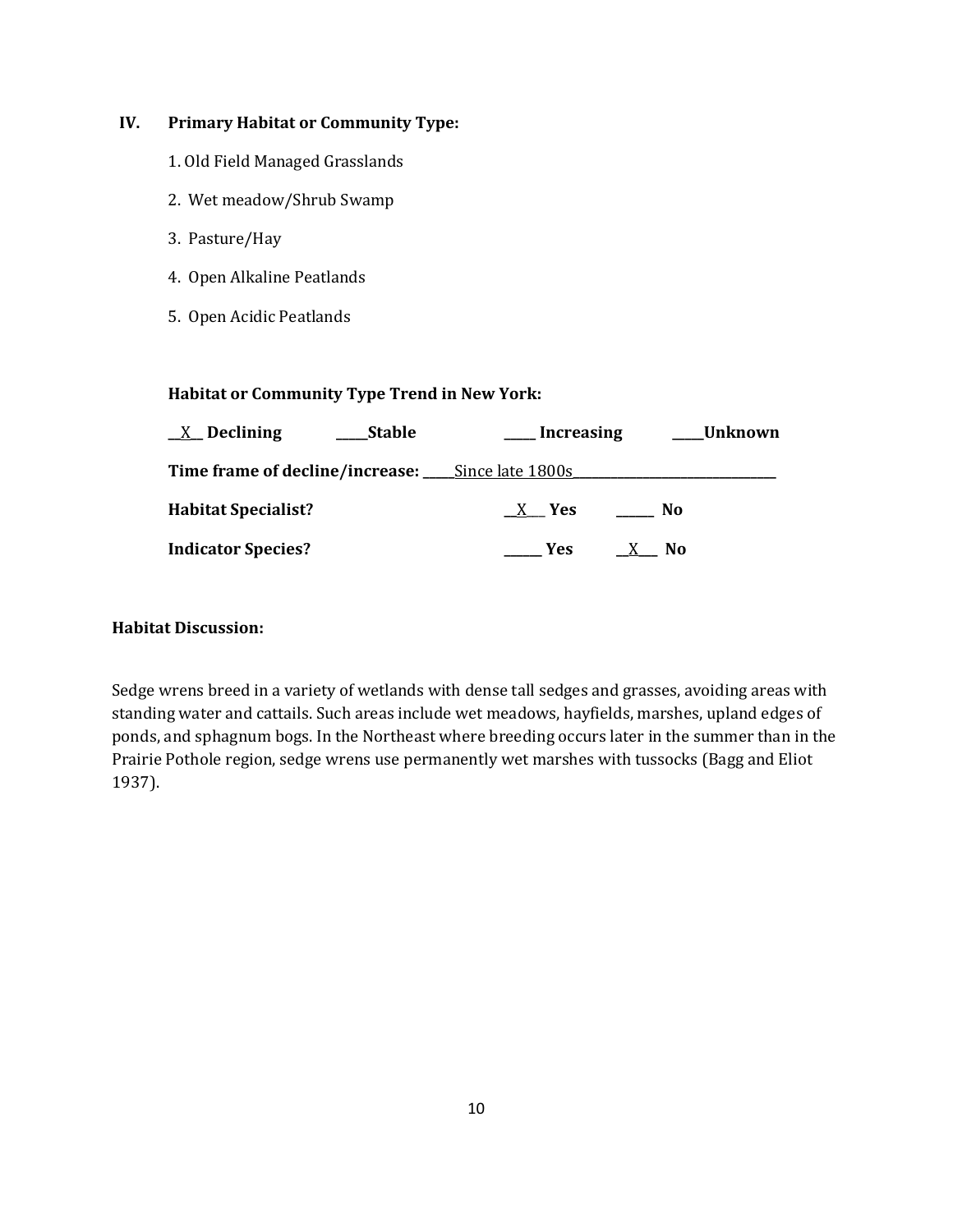# **V. New York Species Demographics and Life History**

- **\_\_**X**\_\_ Breeder in New York**
	- **\_\_**X**\_\_ Summer Resident**
	- **\_\_\_\_\_ Winter Resident**
	- **\_\_\_\_\_ Anadromous**

**\_\_\_\_\_ Non-breeder in New York**

- **\_\_\_\_\_ Summer Resident**
- **\_\_\_\_\_ Winter Resident**
- **\_\_\_\_\_ Catadromous**
- **\_\_\_\_\_ Migratory only**
- **\_\_\_\_\_Unknown**

# **Species Demographics and Life History Discussion:**

Sedge wrens are nomadic, breeding in the Prairie Pothole region in May and June, and then moving to southern and northeastern areas of its range before breeding again in July and August. Site tenacity is low due to the nature of their wet meadow habitat, which is subject to periods of drying. Multiple broods may be raised each year, possibly in different areas of the range as birds move to take advantage of changing habitat conditions.

Breeding is thought to occur in the first year after fledging as in other wrens. Causes of mortality are poorly known (Herkert et al. 2001)). Harvesting of hay and rice is known to destroy nests (King 1883, Roberts 1932, Meanley 1952, Frawley 1989) and may also kill some adults. Other sources of nest loss include predation, heavy rains, trampling by grazing cattle, and nest destruction by other sedge wrens (Walkinshaw 1935, Crawford 1977, Picman and Picman 1980, Burns 1982). Identity of nest predators is poorly known. Adults are known to experience fatal collisions with towers and buildings.

### **VI. Threats:**

Sedge wren declines have been attributed to loss of habitat from filling of wetlands for conversion to agriculture, and ditching for mosquito control. About 1.9 million ha of palustrine emergent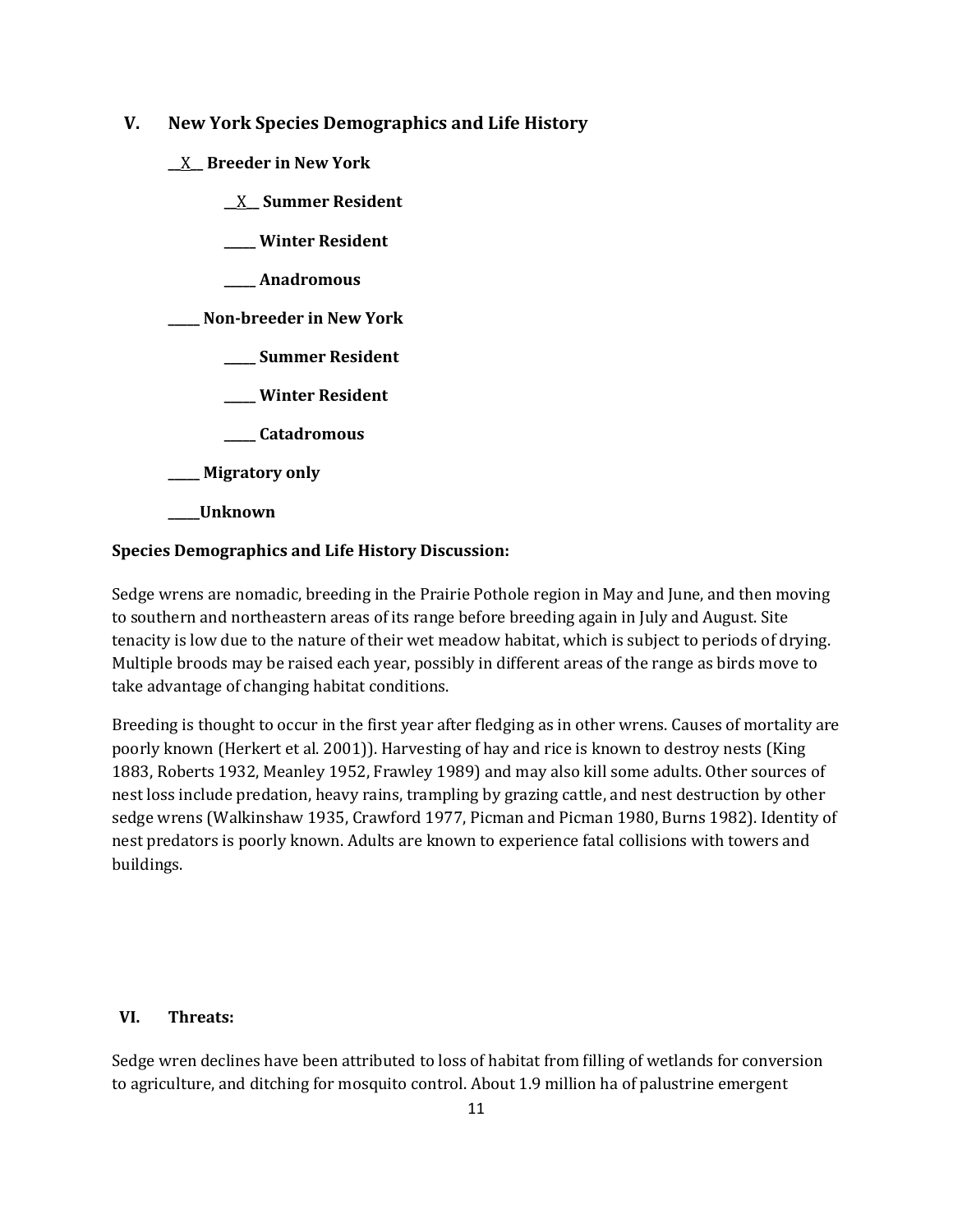wetlands, which include wet meadows important to nesting sedge wrens, were lost in U.S. between mid-1950s and mid-1970s (Tiner 1984, Herkert et al. 2009). Wetlands preferred by sedge wrens, such as sedge/grass meadows with moist or saturated soils, are the most easily drained and filled and have been the type of wetland most frequently destroyed by agriculture and urbanization (Tiner 1984).

Wetlands with *Phragmites* are avoided by sedge wren, so this invasive species has also been a cause of habitat loss and degradation. Fatal collisions with towers and buildings have been documented for sedge wren (Taylor et al. 1983).

A study led by a Canadian toxicologist identified acutely toxic pesticides as the most likely leading cause of the widespread decline in grassland bird numbers in the United States. The 23-year assessment, which looked at five other causes of grassland bird decline besides lethal pesticide risk, including change in cropped pasture such as hay or alfalfa production, farming intensity or the proportion of agricultural land that is actively cropped, herbicide use, overall insecticide use, and change in permanent pasture and rangeland, concluded that lethal pesticides were nearly four times more likely to be associated with population declines than the next most likely contributor, changes in cropped pasture (Mineau and Whiteside 2013).

In an assessment of vulnerability to predicted climate change conducted by the New York Natural Heritage Program, sedge wren was identified as a second-priority species whose sensitivity should be assessed in the future (Schlesinger et al. 2011).

# **Are there regulatory mechanisms that protect the species or its habitat in New York?**

# **\_\_\_\_\_\_ No \_\_\_\_\_ Unknown**

**\_\_X\_\_\_ Yes**

The sedge wren is listed as a threatened species in New York and is protected by Environmental Conservation Law (ECL) section 11-0535 and the New York Code of Rules and Regulations (6 NYCRR Part 182). A permit is required for any proposed project that may result in a take of a species listed as Threatened or Endangered, including, but not limited to, actions that may kill or harm individual animals or result in the adverse modification, degradation or destruction of habitat occupied by the listed species.

Sedge wren is protected under the Migratory Bird Treaty Act 1918. The Freshwater Wetlands Act provides protection for wetlands greater than 12.4 acres in size under Article 24 of the NYS Conservation Law. Sedge wrens use areas smaller than 12.4 acres, and some areas that are cut for hay or lightly grazed despite being somewhat wet—and thus suitable for sedge wren—were likely not mapped as wetlands.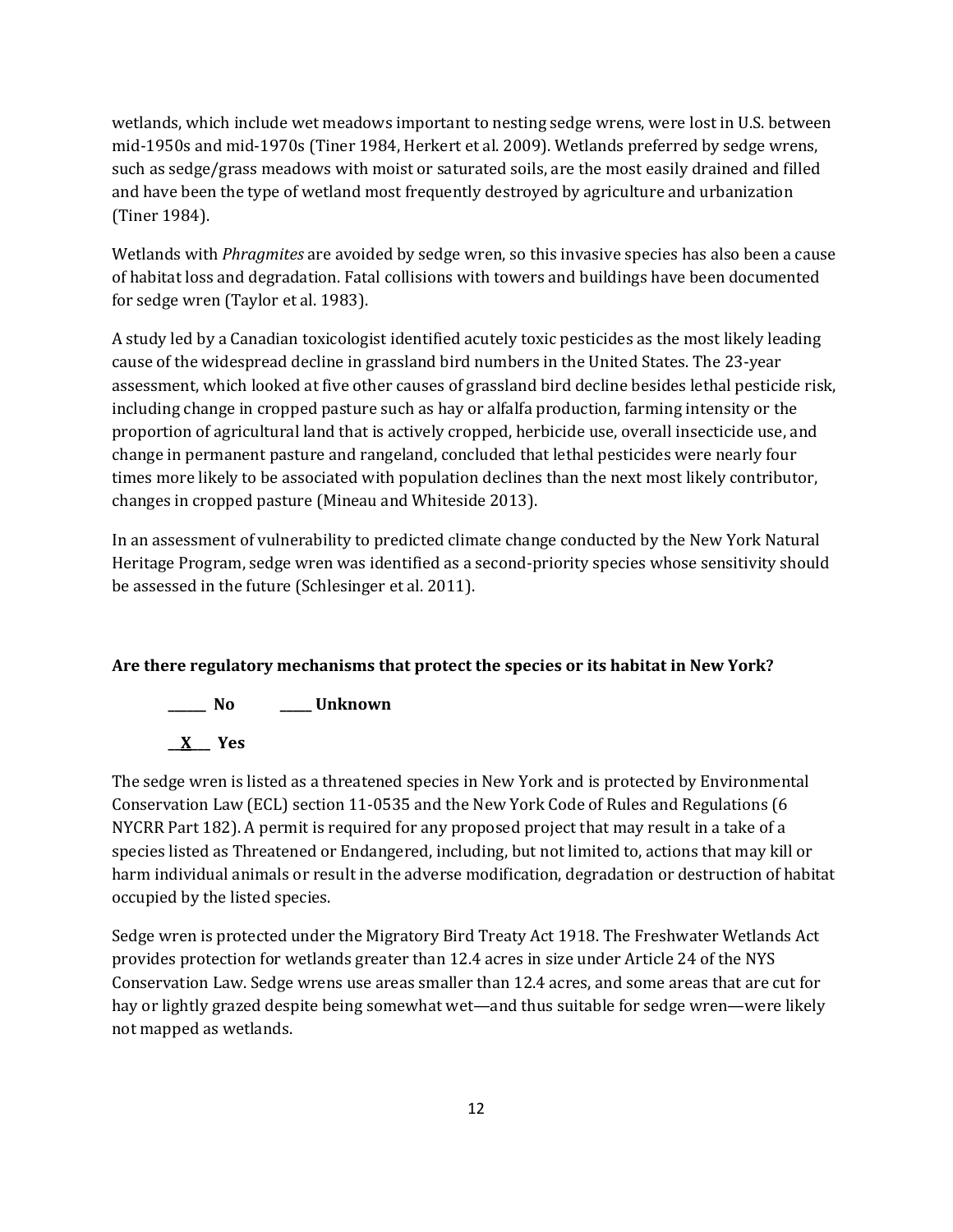# **Describe knowledge of management/conservation actions that are needed for recovery/conservation, or to eliminate, minimize, or compensate for the identified threats:**

Creation of dense nesting cover as a result of the North American Waterfowl Management Plan has helped establish sedge wren colonies in previously unoccupied areas at the northern edge of its range in Alberta (Prescott and Murphy 1999).

The publication, *A Plan for Conserving Grassland Birds in New York* (Morgan and Burger 2008), identifies focus areas for coordinating grassland bird conservation efforts. Because grassland birds are sensitive to landscape-level factors and funding for conservation activities is limited, the best opportunity for achieving success is to concentrate efforts within regions of the state that support key residual populations of grassland birds. Suitable landcover classification datasets are needed to incorporate habitat availability into the delineation process.

Because the vast majority of remaining grassland habitat is privately owned, private lands incentive programs and educational programs should be a major component of the conservation effort. Protection of existing habitat for threatened and endangered species through enforcement of regulations pertaining to the taking of habitat is also a critical component of the conservation effort for these species (Morgan and Burger 2008).

Morgan and Burger (2008) recommend that further research is needed:

1. Methods and data for modeling distributions and abundance of grassland landcover across the landscape.

2. Impacts of management on productivity of grassland birds, to amplify existing information on grassland bird abundances associated with management.

3. Potential benefits of native grass species as grassland habitat in contrast with demonstrated benefit of non-native cool season grasses.

Conservation actions following IUCN taxonomy are categorized in the table below.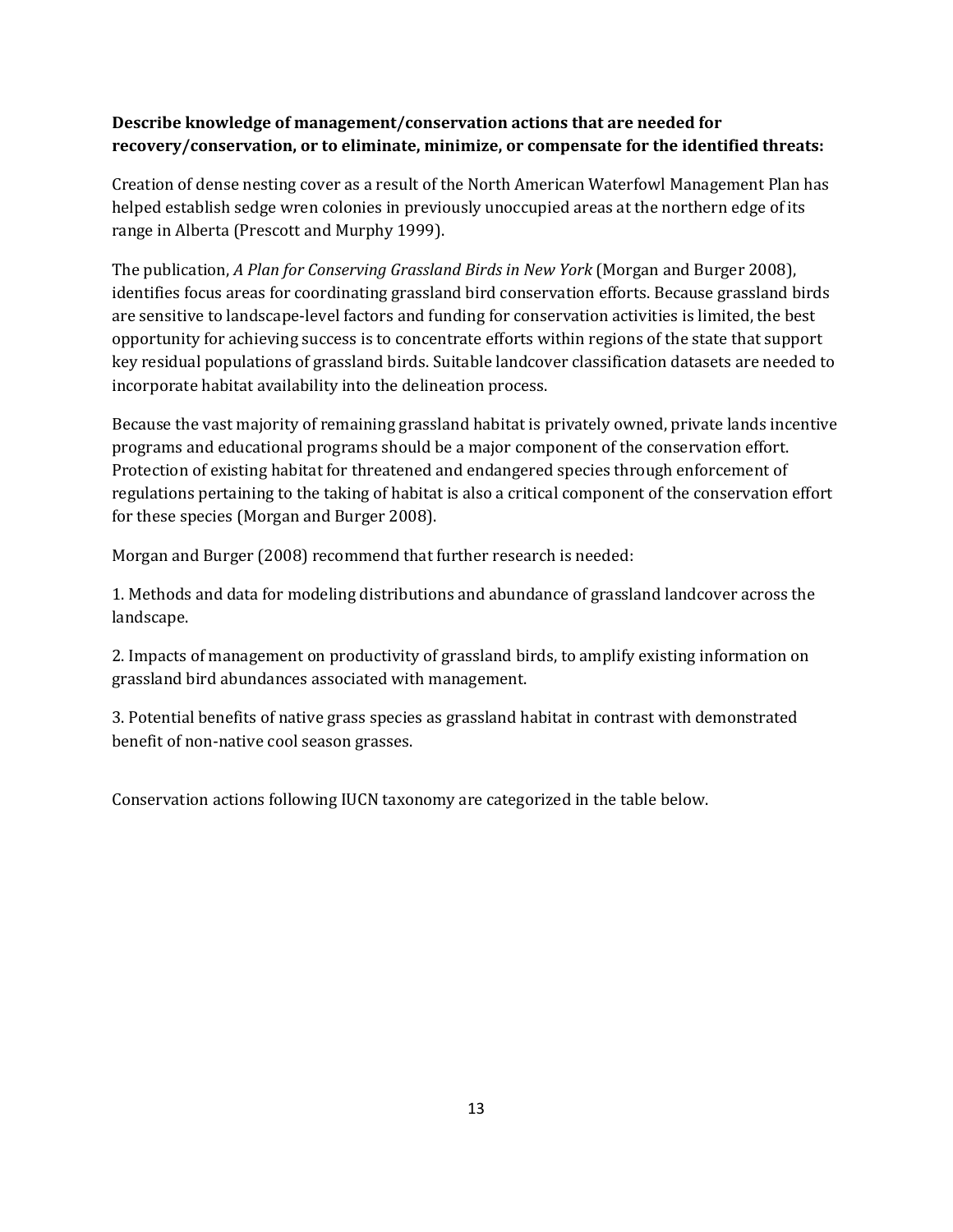| <b>Conservation Actions</b>    |                                                |  |
|--------------------------------|------------------------------------------------|--|
| <b>Action Category</b>         | <b>Action</b>                                  |  |
| Land/Water Protection          | Site/Area Protection                           |  |
| Land/Water Protection          | Resource/Habitat Protection                    |  |
| Land/Water Management          | Site/Area Management                           |  |
| Land/Water Management          | Invasive/Problematic Species Control           |  |
| Land/Water Management          | <b>Habitat and Natural Process Restoration</b> |  |
| <b>Education and Awareness</b> | Training                                       |  |
| <b>Education and Awareness</b> | Awareness & Communications                     |  |
| Law and Policy                 | Policies and Regulations                       |  |

The Comprehensive Wildlife Conservation Strategy (NYSDEC 2005) includes recommendations for the following actions for grassland birds.

#### **Easement acquisition:**

\_\_\_\_ Identify ownership of grasslands in core focus areas, and focus Landowner Incentive Program (LIP) funding for use in conserving the most important privately-owned grasslands in the state, and distribute \$400,000 per year from LIP to conserve priority grasslands.

### **Habitat management:**

\_\_\_\_ Develop habitat management guidelines and action plans for priority focus grassland bird species.

# **Habitat research:**

Evaluate the effects of specific farming and management practices, such as: timing of mowing, intensity of grazing, frequency of mowing, mowing versus haying versus prescribed fire, and width of buffer strips on productivity of grassland birds.

#### **Other acquisition:**

Incorporate priority grassland focus areas into the NYS Open Space Plan.

## **Other action:**

- Work with public land managers, including NRCS, USFWS, DEC and others, to better direct funding and other resources to the highest priority areas and projects for grassland habitat management. The ability to focus funding sources in core priority grasslands will be key. If the funding sources from National Resource Conservation Service (NRCS) cannot be adequately focused in priority areas, then this will cripple the ability to conserve the most critical grassland areas and will result in continued declines in grassland birds even within these focus areas.
- Develop an outreach program to educate the public and land managers on the need for, and wildlife benefits, of grasslands. Also provide technical guidance on what and how to benefit grassland species. Outreach to private landowners will be a key first step to educate the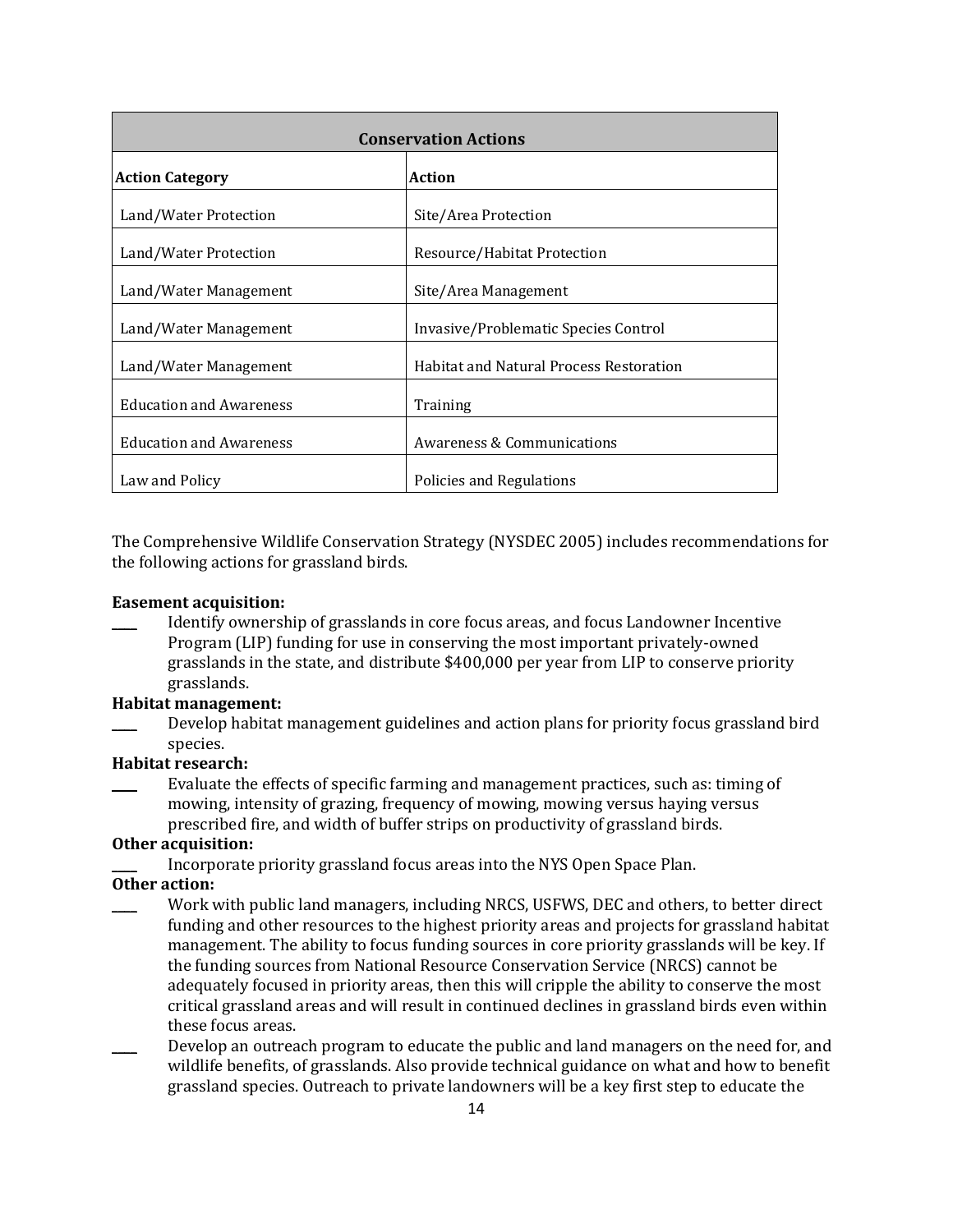public about the importance of their lands to grassland birds. So much of this habitat exists on private lands that their cooperation will be the ultimate deciding factor on whether species declines can be halted. Their cooperation at the level needed for meaningful change will probably hinge on some form of subsidies.

#### **Population monitoring:**

- Develop and implement supplemental monitoring programs for grassland bird species that are not adequately sampled by BBS to determine precise population trends and evaluate effectiveness of conservation efforts. Use long term trend data to determine effectiveness of grassland conservation efforts.
- Complete inventory of potential grassland habitat for species present, distribution, and relative abundance of priority species.

### **Statewide management plan:**

\_\_\_\_ Complete a comprehensive Grassland Bird Conservation Plan that coordinates research, management, and conservation efforts to more effectively conserve NY's grassland birds. Identify priority species and delineate priority focus areas for conservation and management.

#### **VII. References**

Bagg, A.C., and S.A. Eliot, Jr. 1937. Birds of the Connecticut Valley in Massachusetts*.* Northampton: The Hampshire Bookshop. 813 pp.

Burns, J. T. 1982. Nests, territories, and reproduction of Sedge Wrens (*Cistothorus platensis*). Wilson Bull. 94:338-349.

Crawford, R. D. 1977. Polygynous breeding of Short-billed Marsh Wrens. Auk 94:359-362.

Frawley, B. J. 1989. The dynamics of nongame bird breeding ecology in Iowa alfalfa fields. Master's Thesis. Iowa State Univ. Ames.

Herkert, J.R., D. E. Kroodsma and J. P. Gibbs. 2001. Sedge Wren (*Cistothorus platensis*), The Birds of North America Online (A. Poole, Ed.). Ithaca: Cornell Lab of Ornithology; Retrieved from the Birds of North America Online[: http://bna.birds.cornell.edu/bna/species/582](http://bna.birds.cornell.edu/bna/species/582) [doi:10.2173/bna.582](http://dx.doi.org/10.2173/bna.582)

King, F. H. 1883. Economic relations of Wisconsin birds. Pages 441-610 *in* Geology of Wisconsin. Vol. 1 (Chamberline, R. C., Ed.) Commissioners of Public Printing, Madison, WI.

McGowan, K.J. 2008. Sedge wren, *Cistothorus platensis*. Pages 426-27 in The Second Atlas of Breeding Birds in New York State (K.J. McGowan and K. Corwin, eds.). Cornell University Press, Ithaca, NY.

Meanley, B. 1952. Notes of the ecology of the Short-billed Marsh Wren in the lower Arkansas rice fields. Wilson Bull. 64:22-25.

Mineau, P. and M. Whiteside. 2013. Pesticide acute toxicity is a better correlate of U.S. grassland bird declines than agricultural intensification. PloS ONE 8: 1-8.